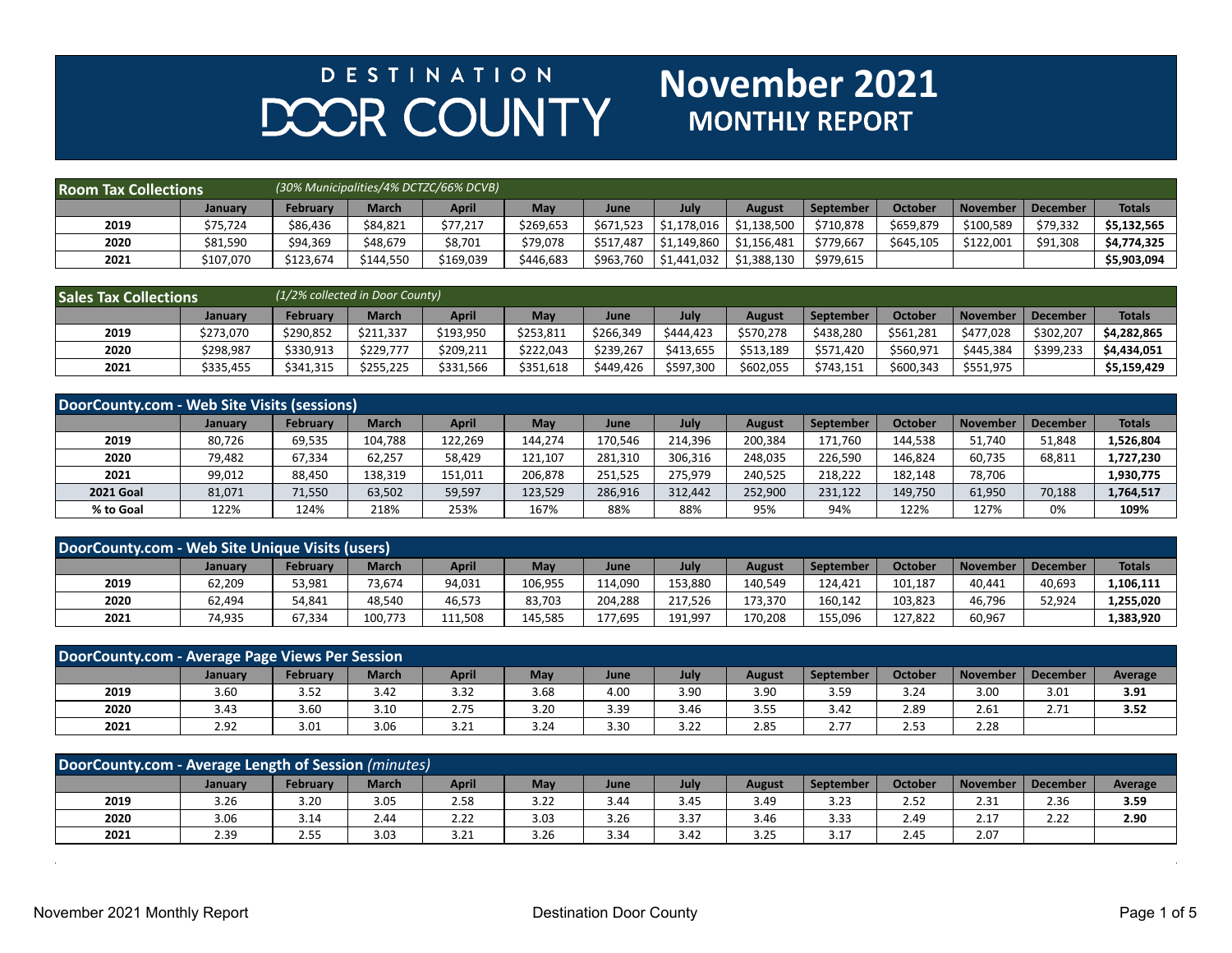| DoorCounty.com - Mobile Web Site Useage |         |                 |              |        |        |         |         |         |           |                |                 |                 |               |
|-----------------------------------------|---------|-----------------|--------------|--------|--------|---------|---------|---------|-----------|----------------|-----------------|-----------------|---------------|
|                                         | January | <b>February</b> | <b>March</b> | April  | May    | June    | July    | August  | September | <b>October</b> | <b>November</b> | <b>December</b> | <b>Totals</b> |
| 2019                                    | 47,730  | 31,171          | 47,176       | 53,591 | 58,380 | 73,540  | 94,491  | 91,675  | 82,254    | 65,438         | 30,812          | 23,456          | 699,714       |
| 2020                                    | 36,049  | 33,826          | 28,198       | 33,689 | 53,741 | 138,902 | 145,267 | 111,515 | 103,576   | 70,470         | 29,860          | 33,330          | 818,423       |
| 2021                                    | 45,986  | 39,639          | 67,593       | 72,572 | 96,686 | 117,322 | 124.968 | 151,075 | 118,457   | 85,722         | 38,057          |                 | 958,077       |

| DoorCounty.com - Top Ten Most Requested Pages for the Month | November 2021                                              |                       |
|-------------------------------------------------------------|------------------------------------------------------------|-----------------------|
| 1) /homepage                                                | 5) /lodging                                                | 9) /fall              |
| 2) / experience/events                                      | 6) /newsletter/november-2021/5-off-season-couples-getaway  | 10)/gift-certificates |
| $3)$ /stay                                                  | 7) /stay/log-cabin-log-house                               |                       |
| $(4)$ /experience                                           | 8) /newsletter/december-2020/20-things-to-do-during-winter |                       |

| DoorCounty.com - Top Ten Sources for the Month | November 2021              |                              |
|------------------------------------------------|----------------------------|------------------------------|
| 1) Google/Organic                              | 5) Facebook/Facebook Ad    | 9) I.facebook.com/referral   |
| 2) Direct Traffic                              | 6) bing/organic            | 10) Im.facebook.com/referral |
| $ 3)$ google/cpc                               | 7) m.facebook.com/referral |                              |
| 4) DDC email                                   | 8) yahoo/orgaic            |                              |

| <b>Social Media: Facebook</b> |                |                 |              |              |           |           |           |               |                  |                |                 |                 |                    |
|-------------------------------|----------------|-----------------|--------------|--------------|-----------|-----------|-----------|---------------|------------------|----------------|-----------------|-----------------|--------------------|
| <b>Impressions</b>            | January        | February        | <b>March</b> | <b>April</b> | May       | June      | July      | <b>August</b> | <b>September</b> | <b>October</b> | <b>November</b> | <b>December</b> | <b>Totals</b>      |
| 2019                          | 1,718,452      | 1,728,409       | 2,258,613    | 2,966,996    | 1,745,963 | 1,772,403 | 1,482,104 | 1,589,049     | 2,319,589        | 1,645,947      | 471,513         | 729,547         | 20,428,585         |
| 2020                          | 1,133,521      | 1,184,316       | 887,660      | 680,311      | 959,275   | 1,886,257 | 2,785,831 | 1,970,320     | 1,984,249        | 1,642,433      | 416,433         | 2,764,057       | 18,294,663         |
| 2021                          | 1,173,143      | 884,322         | 1,979,303    | 2,067,793    | 1,446,633 | 1,433,734 | 1,138,484 | 1,661,577     | 1,595,445        | 952,916        | 984,771         |                 | 15,318,121         |
| <b>Post Views</b>             | January        | <b>February</b> | <b>March</b> | <b>April</b> | May       | June      | July      | <b>August</b> | September        | <b>October</b> | <b>November</b> | <b>December</b> | <b>Totals</b>      |
| 2019                          | 1,094,742      | 1,079,000       | 1,453,043    | 2,139,689    | 1,201,734 | 1,251,592 | 905,612   | 1,081,231     | 1,651,326        | 898,337        | 383,064         | 628,266         | 13,767,636         |
| 2020                          | 839,967        | 967,663         | 673,116      | 542,934      | 706,071   | 1,414,059 | 3,124,318 | 1,461,915     | 1,535,593        | 1,238,250      | 333,295         | 251,274         | 13,088,455         |
| 2021                          | 712,512        | 679,752         | 1,564,586    | 1,702,106    | 1,164,017 | 1,144,356 | 855,286   | 1,313,729     | 1,219,753        | 741,132        | 764,062         |                 | 11,861,291         |
| <b>Page Views</b>             | January        | <b>February</b> | <b>March</b> | <b>April</b> | May       | June      | July      | <b>August</b> | September        | <b>October</b> | <b>November</b> | <b>December</b> | <b>Totals</b>      |
| 2019                          | 731,095        | 647,166         | 859,283      | 550,666      | 586,646   | 586,088   | 478,696   | 563,738       | 703,855          | 463,094        | 375,486         | 625,800         | 7,171,613          |
| 2020                          | 656,428        | 510,707         | 561.444      | 530,069      | 718,416   | 618,593   | 484.377   | 633,034       | 680.060          | 589,043        | 260,923         | 233,858         | 6,476,952          |
| 2021                          | 511,020        | 381,130         | 455,010      | 382,619      | 385,420   | 418,330   | 481,987   | 441,338       | 394,588          | 436.063        | 528,483         |                 | 4,815,988          |
| <b>Engagement</b>             | January        | February        | <b>March</b> | <b>April</b> | May       | June      | July      | <b>August</b> | September        | <b>October</b> | <b>November</b> | <b>December</b> | <b>Totals</b>      |
| 2019                          | 49,759         | 51,818          | 65,323       | 55,448       | 48,318    | 56,304    | 43,791    | 51,651        | 73,617           | 57,359         | 27,911          | 42,223          | 623,522            |
| 2020                          | 46,097         | 52,095          | 41.870       | 39,105       | 53,358    | 95,807    | 77,728    | 58,771        | 66,624           | 48,520         | 15,143          | 27,952          | 623,070            |
| 2021                          | 32,104         | 25,170          | 89,433       | 60,272       | 55,245    | 62,047    | 49.623    | 66,384        | 48,138           | 30,807         | 40,522          |                 | 559,745            |
| <b>2021 Goal</b>              | 47,018         | 53,136          | 42,707       | 39,887       | 54,425    | 97,723    | 79,282    | 59,946        | 67,957           | 49,491         | 15,445          | 28,511          | 635,528            |
| % to Goal                     | 68%            | 47%             | 209%         | 151%         | 102%      | 63%       | 63%       | 111%          | 71%              | 62%            | 262%            | 0%              | 88%                |
| <b>Likes</b>                  | <b>January</b> | <b>February</b> | <b>March</b> | <b>April</b> | May       | June      | July      | <b>August</b> | September        | <b>October</b> | <b>November</b> | <b>December</b> | <b>Year Growth</b> |
| 2019                          | 113,643        | 114,006         | 114.607      | 115,014      | 115,698   | 116,426   | 117,064   | 117,577       | 118.058          | 118,266        | 118,236         | 118,905         | 5%                 |
| 2020                          | 118,974        | 119,136         | 119,320      | 119,548      | 120,266   | 121,393   | 122,709   | 123,767       | 125,063          | 125,594        | 125,549         | 125,653         | 6%                 |
| 2021                          | 125,885        | 125,912         | 126,335      | 127,006      | 127,670   | 128,264   | 128,798   | 129,229       | 129,556          | 129,677        | 129,681         |                 | $-100%$            |
| <b>Received Messages</b>      | January        | February        | <b>March</b> | <b>April</b> | May       | June      | July      | <b>August</b> | <b>September</b> | <b>October</b> | <b>November</b> | <b>December</b> | <b>Totals</b>      |
| 2021                          | 994            | 728             | 5,395        | 1,700        | 987       | 1,663     | 2,072     | 3.064         | 1,543            | 1,515          | 1,840           |                 | 21,501             |

 $\sim$ 

 $\alpha$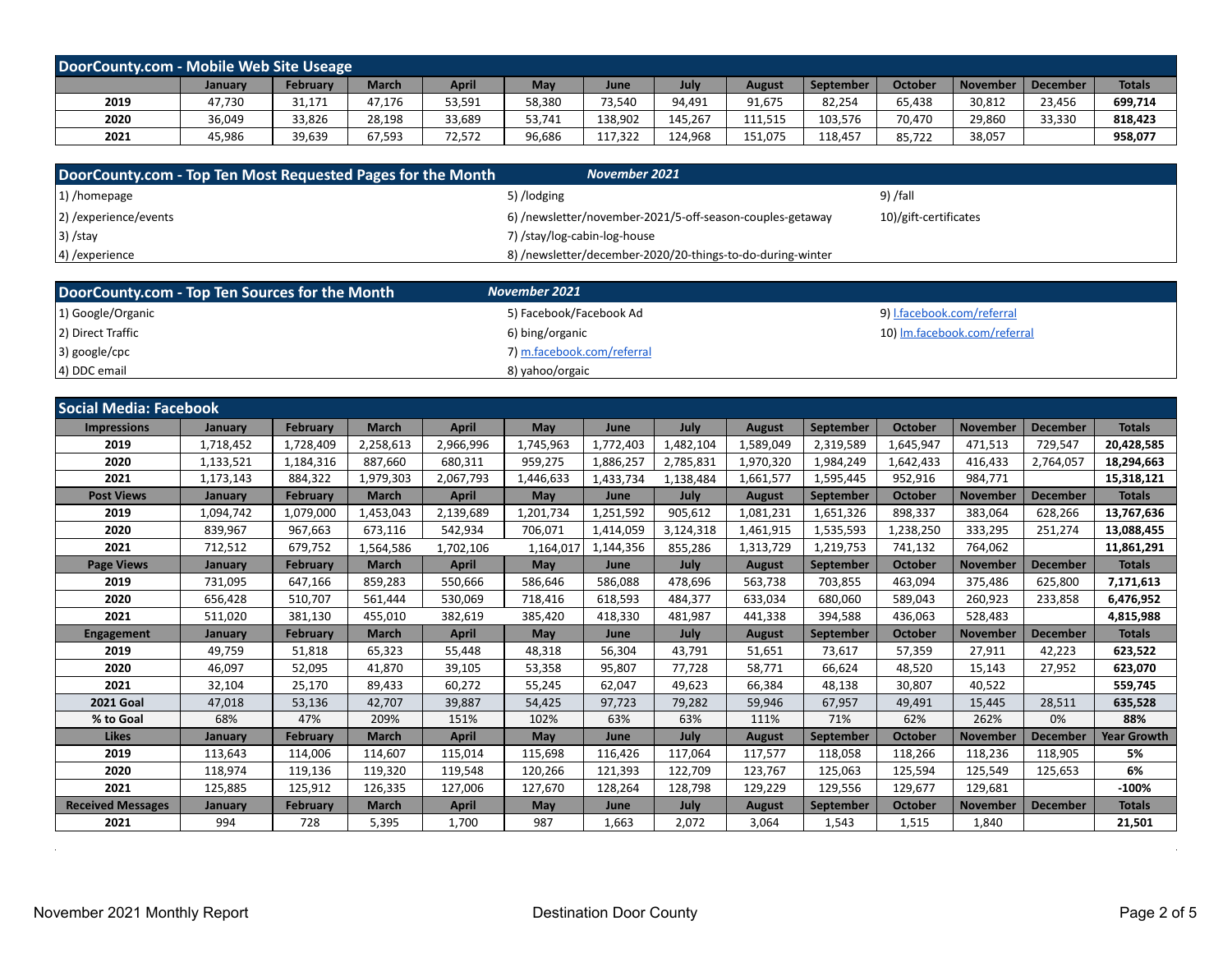| Social Media: Instagram     |         |                 |              |              |        |        |        |               |           |                |                 |                 |                    |
|-----------------------------|---------|-----------------|--------------|--------------|--------|--------|--------|---------------|-----------|----------------|-----------------|-----------------|--------------------|
| <b>Followers</b>            | January | February        | <b>March</b> | April        | May    | June   | July   | <b>August</b> | September | <b>October</b> | <b>November</b> | <b>December</b> | <b>Year Growth</b> |
| 2019                        | 41,489  | 42.444          | 43,816       | 46,615       | 46,602 | 47,731 | 49,306 | 50,480        | 51,441    | 52,403         | 53,209          | 53,624          | 29%                |
| 2020                        | 54,479  | 55,186          | 55,898       | 56,489       | 57,204 | 58,825 | 60,466 | 62,118        | 63,359    | 64,828         | 65,135          | 65,619          | 22%                |
| 2021                        | 66,503  | 67,013          | 67,549       | 68,024       | 68,708 | 69,548 | 70,328 | 70,972        | 71,538    | 71,907         | 72,103          |                 |                    |
| <b>Comments &amp; Likes</b> | January | February        | <b>March</b> | <b>April</b> | May    | June   | July   | <b>August</b> | September | <b>October</b> | <b>November</b> | <b>December</b> | <b>Total</b>       |
| 2019                        | 68,928  | 55,396          | 54.769       | 47,200       | 51,007 | 43,701 | 39,622 | 35,582        | 35,973    | 44,906         | 31,525          | 37,223          | 545,832            |
| 2020                        | 45,751  | 27,673          | 24,380       | 17,951       | 20,015 | 47,727 | 45,942 | 37,795        | 40,164    | 52,362         | 34,043          | 18,617          | 412,420            |
| 2021                        | 36,432  | 24,170          | 22,245       | 16,005       | 29,641 | 29,518 | 35,191 | 32,798        | 27,719    | 22,601         | 21,622          |                 | 297,942            |
| <b>2021 Goal</b>            | 46,666  | 28,226          | 24.867       | 18,310       | 20,415 | 48,681 | 46,860 | 38,550        | 40,967    | 53,409         | 34,723          | 37,967          | 439,641            |
| % to Goal                   | 78%     | 86%             | 89%          | 87%          | 145%   | 61%    | 75%    | 85%           | 68%       | 42%            | 62%             | 0%              | 68%                |
| <b>Received Messages</b>    | January | <b>February</b> | <b>March</b> | <b>April</b> | May    | June   | July   | <b>August</b> | September | <b>October</b> | <b>November</b> | <b>December</b> | <b>Total</b>       |
| 2021                        | 842     | 329             | 370          | 254          | 390    | 501    | 754    | 475           | 766       | 431            | 588             |                 | 5,700              |

| <b>Social Media: Twitter</b> |         |                 |              |              |            |        |             |               |                  |                |                 |                 |                    |
|------------------------------|---------|-----------------|--------------|--------------|------------|--------|-------------|---------------|------------------|----------------|-----------------|-----------------|--------------------|
| <b>Followers</b>             | January | <b>February</b> | <b>March</b> | <b>April</b> | <b>May</b> | June   | <b>July</b> | <b>August</b> | September        | <b>October</b> | <b>November</b> | <b>December</b> | <b>Year Growth</b> |
| 2019                         | 6,505   | 6,529           | 6,587        | 6,615        | 6,649      | 6,708  | 6,777       | 6,823         | 6,852            | 6,892          | 6,911           | 6,917           | 6.33%              |
| 2020                         | 6,948   | 6,968           | 6,982        | 7,042        | 7,098      | 7,147  | 7,190       | 7,212         | 7,202            | 7,247          | 7,248           | 7,252           | 4.38%              |
| 2021                         | 7,158   | 7,182           | 7,236        | 7,244        | 7,209      | 7,226  | 7,248       | 7.424         | 7.485            | 7,581          | 7,958           |                 | $-100.00\%$        |
| <b>Impressions</b>           | January | <b>February</b> | <b>March</b> | <b>April</b> | May        | June   | <b>July</b> | <b>August</b> | <b>September</b> | <b>October</b> | <b>November</b> | <b>December</b> | <b>Totals</b>      |
| 2019                         | 41,303  | 64,700          | 51,200       | 47,200       | 39,900     | 48,700 | 50,200      | 42,500        | 58,100           | 35,400         | 49,000          | 30,400          | 558,603            |
| 2020                         | 37,600  | 45,500          | 23,900       | 33,300       | 42,300     | 24,600 | 19,800      | 27,800        | 26,800           | 44,700         | 30,800          | 27,623          | 384,723            |
| 2021                         | 36,908  | 33,810          | 42,256       | 26,888       | 27,014     | 24,659 | 23,468      | 75,913        | 22,421           | 25,457         | 259,467         |                 | 598,261            |
| <b>2021 Goal</b>             | 38,352  | 46,410          | 24,378       | 33,967       | 43,146     | 25,092 | 20,196      | 28,356        | 27,336           | 45,594         | 31,416          | 28,175          | 392,418            |
| % to Goal                    | 96%     | 73%             | 173%         | 79%          | 63%        | 98%    | 116%        | 268%          | 82%              | 56%            | 826%            | 0%              | 152%               |
| <b>Received Messages</b>     | January | <b>February</b> | <b>March</b> | <b>April</b> | May        | June   | <b>July</b> | <b>August</b> | September        | <b>October</b> | <b>November</b> | <b>December</b> | <b>Total</b>       |
| 2021                         | 154     | 70              | 19           | b            |            | ь      | 11          | 20            | 14               | 15             | 39              |                 | 356                |

| <b>Pay-Per-Click Results</b> |         |          |              |              |        |        |        |               |                  |                |                 |          |               |
|------------------------------|---------|----------|--------------|--------------|--------|--------|--------|---------------|------------------|----------------|-----------------|----------|---------------|
|                              | January | February | <b>March</b> | <b>April</b> | May    | June   | July   | <b>August</b> | <b>September</b> | <b>October</b> | <b>November</b> | December | <b>Totals</b> |
| 2019                         | 7,554   | 7,080    | 11,305       | 10,866       | 12,797 | 16,264 | 19,465 | 20,134        | 16,874           | 14,272         | 7,140           | 5,503    | 149,254       |
| 2020                         | 5,686   | 5,592    | 7.346        | 5,887        | 11,291 | 21,498 | 24.425 | 20,390        | 18,142           | 10,344         | 9,756           | 11.340   | 151,697       |
| 2021                         | 11,794  | 10,882   | 17.215       | 17,385       | 23,658 | 24,302 | 26.416 | 24.437        | 23,251           | 19,724         | 9,761           |          | 208,825       |

| Door County E-Newsletter - Number of E-Mail Subscribers |                |          |              |              |         |         |         |         |                  |                |                 |          |                    |
|---------------------------------------------------------|----------------|----------|--------------|--------------|---------|---------|---------|---------|------------------|----------------|-----------------|----------|--------------------|
|                                                         | <b>January</b> | February | <b>March</b> | <b>April</b> | May     | June    | July    | August  | <b>September</b> | <b>October</b> | <b>November</b> | December | <b>Year Growth</b> |
| 2019                                                    | 234.402        | 235,885  | 237,388      | 234,602      | 230,667 | 231.672 | 233.441 | 234,294 | 235,297          | 235,313        | 236.229         | 237.757  | 1%                 |
| 2020                                                    | 233,019        | 233,445  | 236,304      | 235.498      | 234,583 | 233.455 | 233.614 | 233,558 | 233.094          | 233,080        | 232.425         | 231,570  | $-1%$              |
| 2021                                                    | 229,813        | 228,401  | 231.392      | 231,306      | 232,077 | 231,610 | 231.526 | 231.421 | 237.757          | 230,037        | 228,994         |          | $-100%$            |

| Door County E-Newsletter - Open Rates |         |                 |              |              |        |        |        |        |           |                |                 |                 |         |
|---------------------------------------|---------|-----------------|--------------|--------------|--------|--------|--------|--------|-----------|----------------|-----------------|-----------------|---------|
|                                       | January | <b>February</b> | <b>March</b> | <b>April</b> | May    | June   | July   | August | September | <b>October</b> | <b>November</b> | <b>December</b> | Average |
| 2019                                  | 19.06%  | 22.14%          | 21.20%       | 22.52%       | 23.26% | 23.87% | 26.49% | 26.51% | 23.44%    | 17.94%         | 22.76%          | 17.78%          | 22.25%  |
| 2020                                  | 22.89%  | 22.70%          | 28.68%       | 24.37%       | 33.08% | 38.48% | 37.10% | 31.96% | 35.80%    | 30.17%         | 24.56%          | 24.14%          | 29.49%  |
| 2021                                  | 26.39%  | 30.83%          | 27.32%       | 30.11%       | 29.60% | 24.13% | 31.92% | 30.49% | 31.15%    | 28.84%         | 30.27%          |                 |         |

 $\bar{z}$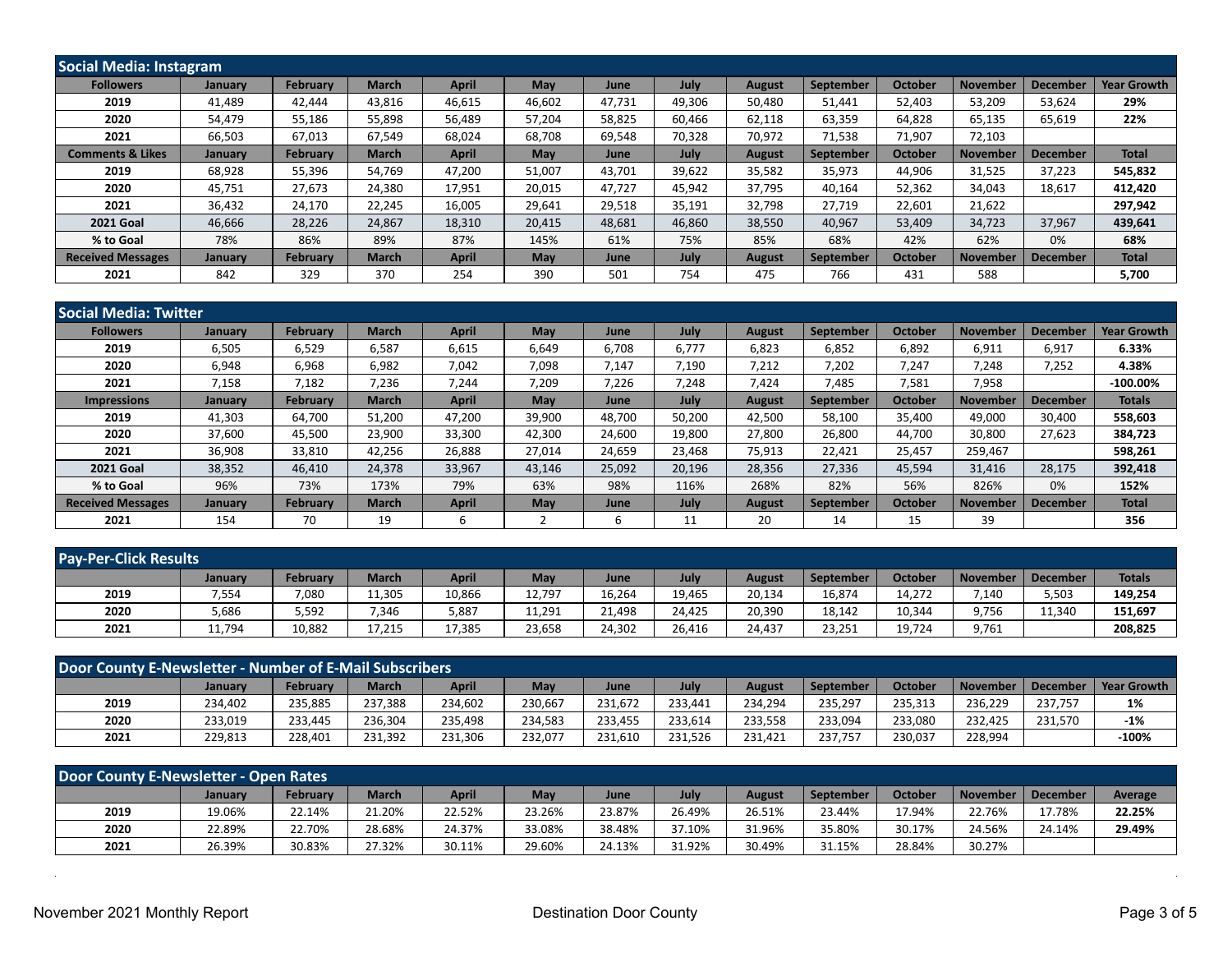| <b>Door County E-Newsletter - Click Thru's</b> |         |          |              |              |       |       |       |        |                  |                |          |          |         |
|------------------------------------------------|---------|----------|--------------|--------------|-------|-------|-------|--------|------------------|----------------|----------|----------|---------|
|                                                | January | February | <b>March</b> | <b>April</b> | May   | June  | July  | August | <b>September</b> | <b>October</b> | November | December | Average |
| 2019                                           | 2.66%   | 3.60%    | 29%،         | 2.76%        | 3.66% | 2.74% | 4.31% | 4.49%  | 5.57%            | 3.09%          | 2.78%    | 1.56%    | 3.37%   |
| 2020                                           | 2.19%   | 2.31%    | 3.58%        | 1.15%        | 3.86% | 6.53% | 5.31% | 4.76%  | 5.31%            | 4.02%          | 2.59%    | 2.65%    | 3.69%   |
| 2021                                           | 2.95%   | 4.41%    | 52%،         | 4.37%        | 4.52% | 4.91% | 4.49% | 3.42%  | 5.40%            | 3.75%          | 3.19%    |          |         |

| <b>Advertising - Gross Impressions</b> |           |                 |              |              |            |            |           |               |                  |                |                 |                 |              |
|----------------------------------------|-----------|-----------------|--------------|--------------|------------|------------|-----------|---------------|------------------|----------------|-----------------|-----------------|--------------|
|                                        | January   | <b>February</b> | <b>March</b> | <b>April</b> | <b>May</b> | June       | July      | <b>August</b> | <b>September</b> | <b>October</b> | <b>November</b> | <b>December</b> | <b>Total</b> |
| 2019                                   | 746,596   | 804,685         | 3.797.293    | 19,926,019   | 24,361,571 | 4,439,997  | 3.254.874 | 14,679,101    | 31.134.255       | 3.284.761      | 253,909         | 241.105         | 106.924.166  |
| 2020                                   | 3,441,763 | 772.865         | .487.926     | 188,207      | 209,265    | 37,400,583 | 3.788.621 | 1,883,580     | 37,354,210       | 2,084,726      | 327.237         | 3,403,013       | 95,341,996   |
| 2021                                   | 3,691,284 | L,647,058       | 7,516,993    | 16,241,205   | 31,619,680 | 3,177,316  | 1,047,443 | 11,010,706    | 15.294.236       | 948.243        | 529,641         |                 | 92,723,805   |

| <b>Advertising - Media Placed 2021</b> |          |          |              |              |            |          |          |               |                  |                |          |          |              |
|----------------------------------------|----------|----------|--------------|--------------|------------|----------|----------|---------------|------------------|----------------|----------|----------|--------------|
|                                        | January  | February | <b>March</b> | <b>April</b> | <b>May</b> | June     | July     | <b>August</b> | <b>September</b> | <b>October</b> | November | December | <b>Total</b> |
| <b>Total Paid</b>                      | \$44,302 | \$18,422 | \$59,332     | \$127,960    | \$296,596  | \$69,138 | \$15,664 | \$64,510      | \$92,095         | \$12,474       | \$9,606  |          | \$810,100    |
| <b>Co-Op Dollars</b>                   | 1,575د   | \$2,025  | \$9,835      | \$4,502      | \$8,192    | \$7,377  | \$6,592  | \$11,379      | \$6,942          | \$2.300        | \$3,075  |          | \$63,794     |

| <b>Online Video Views</b> (includes DDC video content on YouTube, Facebook, Vimeo, etc) |         |          |              |              |         |         |         |               |                  |                |                 |                 |               |
|-----------------------------------------------------------------------------------------|---------|----------|--------------|--------------|---------|---------|---------|---------------|------------------|----------------|-----------------|-----------------|---------------|
|                                                                                         | January | February | <b>March</b> | <b>April</b> | May     | June    | July    | <b>August</b> | <b>September</b> | <b>October</b> | <b>November</b> | <b>December</b> | <b>Totals</b> |
| 2019                                                                                    | 187,976 | 154.620  | 405.237      | 156,856      | 145,688 | 175,083 | 90,004  | 55,746        | 15,894           | 21.755         | 21.220          | 34,622          | 1,464,701     |
| 2020                                                                                    | 42,795  | 22.173   | 66.611       | 97.340       | 178,820 | 122.356 | 127.653 | 186.474       | 128,343          | 119,505        | 21.922          | 14.141          | .,128,133     |
| 2021                                                                                    | 29.892  | 25.721   | 54.102       | 48,921       | 40.058  | 36.214  | 32,037  | 37,357        | 39,050           | 25.981         | 12.089          |                 | 381.422       |

| <b>Media Marketing Program - Impressions</b> |            |            |                           |              |            |            |            |            |            |                |                 |                 |               |
|----------------------------------------------|------------|------------|---------------------------|--------------|------------|------------|------------|------------|------------|----------------|-----------------|-----------------|---------------|
|                                              | January    | February   | <b>March</b>              | <b>April</b> | <b>May</b> | June       | July       | August     | September  | <b>October</b> | <b>November</b> | <b>December</b> | <b>Totals</b> |
| 2019                                         | 99.963.410 | 62.423.890 | 30.432.627                | 13,209,923   | 6,647,728  | 7,063,714  | 97,886,602 | 10,801,279 | 17,799,696 | 33.722.879     | 974.989         | 775.434         | 381,702,171   |
| 2020                                         | 30,513,557 | 13.674.701 | 39.059.827                | 12,633,384   | 8,819,887  | 22.310.420 | 55.637.847 | 27,823,582 | 18,739,336 | 144,646,399    | 2,350,034       | 217.784         | 376.426.758   |
| 2021                                         | 66,046,649 |            | 140,872,845   810,018,849 | 19,617,331   | 17,986,296 | 9,498,479  | 70,734,302 | 96,771,515 | 5,387,308  | 131.319.447    | 4,446,538       |                 | 1,372,699,559 |
| <b>2021 Goal</b>                             | 32,495,838 | 21,930,129 | 35,133,559                | 24,677,505   | 26,492,650 | 13,118,736 | 48,136,139 | 19,006,142 | 21,237,009 | 79,915,740     | 27,109,723      | 30,566,551      | 379,819,722   |
| % to Goal                                    | 203%       | 642%       | 2306%                     | 79%          | 68%        | 72%        | 147%       | 509%       | 25%        | 164%           | 16%             | 0%              | 361%          |

| <b>Media Marketing Program - Visiting Journalists</b> |         |          |              |              |     |      |      |               |           |                |          |                 |               |
|-------------------------------------------------------|---------|----------|--------------|--------------|-----|------|------|---------------|-----------|----------------|----------|-----------------|---------------|
|                                                       | January | February | <b>March</b> | <b>April</b> | May | June | July | <b>August</b> | September | <b>October</b> | November | <b>December</b> | <b>Totals</b> |
| 2019                                                  |         |          |              |              |     | 22   |      | 18            | 11        |                |          | <b>. .</b>      | 72            |
| 2020                                                  |         |          |              |              |     |      |      | 12            |           | 11<br>ᆠ        |          | ᆠ               | 60            |
| 2021                                                  |         | 10       |              |              |     | ᅩ    |      |               |           | ᆠ              |          |                 | 62            |
| <b>2021 Goal</b>                                      |         |          |              |              |     | 10   | 10   | 12            |           |                |          |                 | 70            |
| % to Goal                                             |         | 125%     |              |              | 75% | 110% | 70%  | 50%           | 100%      | 138%           |          | 0%              | 89%           |

| Media Marketing Program - Ad Value Equivalency (AVE) |           |           |              |           |           |           |           |               |           |                |           |                 |               |
|------------------------------------------------------|-----------|-----------|--------------|-----------|-----------|-----------|-----------|---------------|-----------|----------------|-----------|-----------------|---------------|
|                                                      | January   | February  | <b>March</b> | April     | May       | June      | July      | <b>August</b> | September | <b>October</b> | November  | <b>December</b> | <b>Totals</b> |
| 2019                                                 | \$373,010 | \$172,097 | \$61,967     | \$711,055 | \$128,671 | \$295,606 | \$232,542 | \$70,927      | \$133,197 | \$234,993      | \$182,681 | \$86,097        | \$2,682,843   |
| 2020                                                 | \$344,671 | \$32,504  | \$194.664    | \$15,793  | \$108.659 | \$128.813 | \$366.942 | \$729,757     | \$76,991  | \$403,557      | \$582,619 | \$34,601        | \$3,019,571   |
| 2021                                                 | \$412,672 | \$227.001 | \$341.434    | \$53,255  | \$129.179 | \$104,567 | \$327.177 | \$565,405     | \$268,078 | \$688,673      | \$234.323 |                 | \$3,351,764   |

 $\ddot{\phantom{a}}$